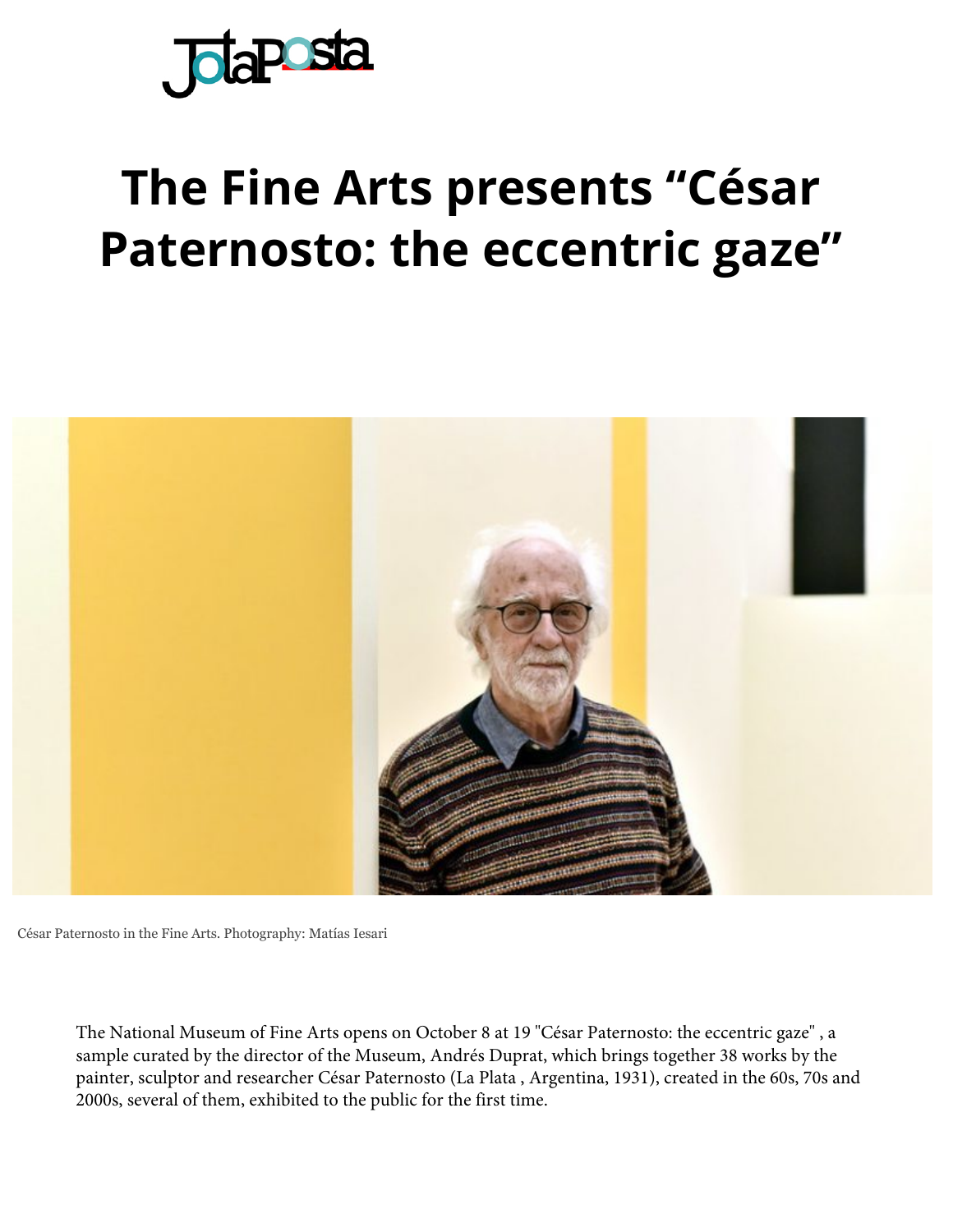

"Pictorial deconstruction" (site pecific), 2019. Variable measures.

"In the production of Paternosto - explains the curator -, abstraction means; abounds in physical connotations and ideals that only a lateral vision allows to decipher. It is a geometry that demands a passage to the hidden order of things. "

"The visual experience posed by Paternosto's production - Duprat adds - questions the presence of forms in the world. But, in addition, "it takes to the limits the two-dimensionality of the painting, betting on the deconstruction of the pictorial conventions with a singular proposal: to work on the edges of the painting".



"Untitled", 1966. Oil on chipboard, 60 cm in diameter. Private collection.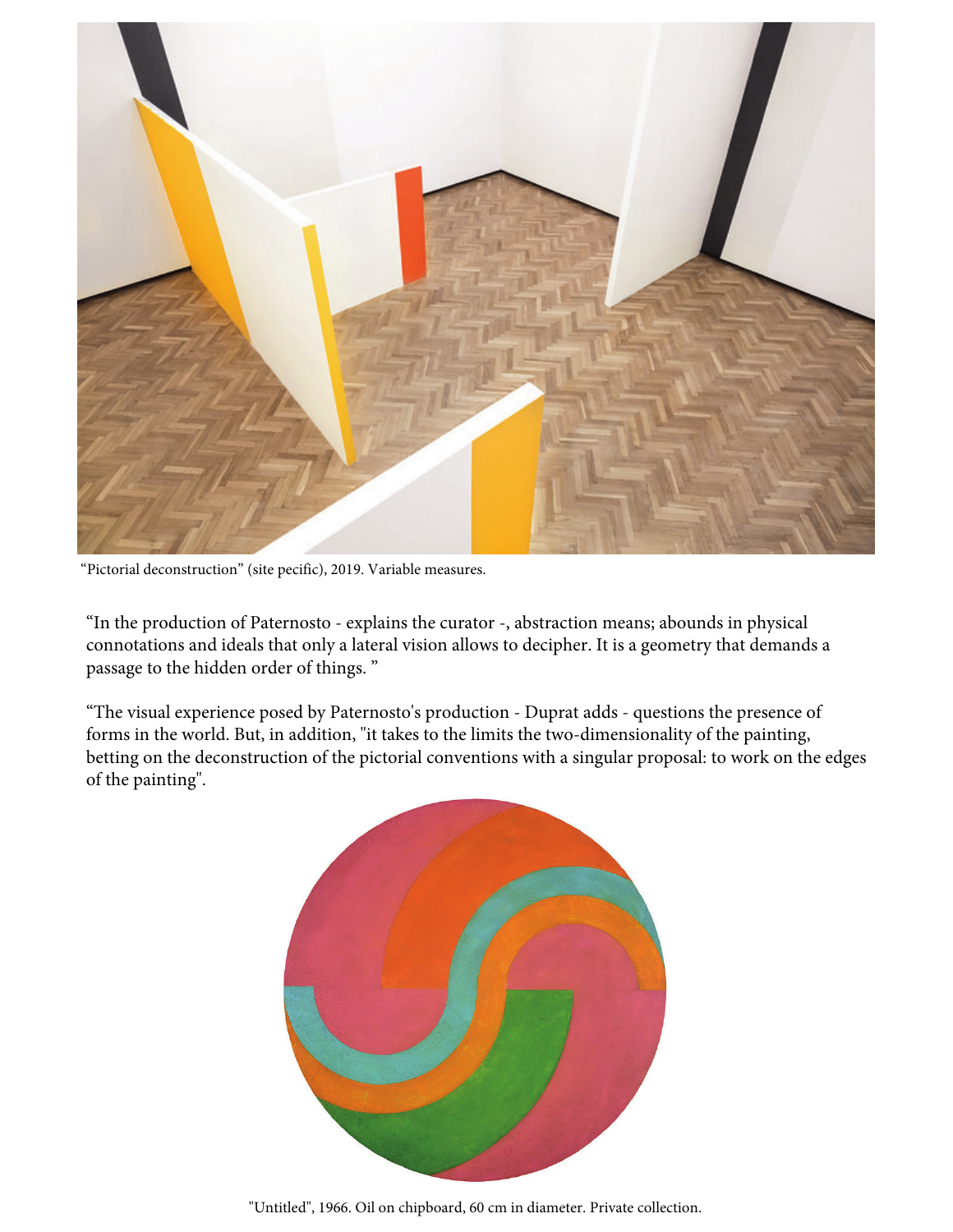One of the nuclei of the exhibition brings together works from the 60s, which stand out for the use of color and undulating shapes, curved rhythms of colorful bands that are cut against the frame and seem to exceed the limits of the fabric. Shaped canvases and structured fabrics will be exhibited that, although they are autonomous, share a solidarity image, in flat and homogeneous colors.

In 1969, Paternosto proposed the concept of "oblique vision": reversing the hierarchy of the elements of the painting, the edge of the frame concentrates the interest. "In the late 60s, I started a series of paintings that became a frequent direction in my work," explains the artist.



"Tastil II", 1978. Acrylic emulsion on canvas, 122 x 122 cm. National Museum of Fine Arts Collection.

At that time, it was clearly evident to me that, putting the emphasis on locating the painted on the outer ends of the painting frame, and leaving the front surface blank, empty of any image, questioned the ancestral habit of only experiencing the paintings from their foreheads. This situation revealed to me the possibility of "the lateral and" oblique "as a way of seeing." This strategy of painting the songs called on some of the pieces that will be exhibited in the sample - forces the observer to move to achieve the total image.